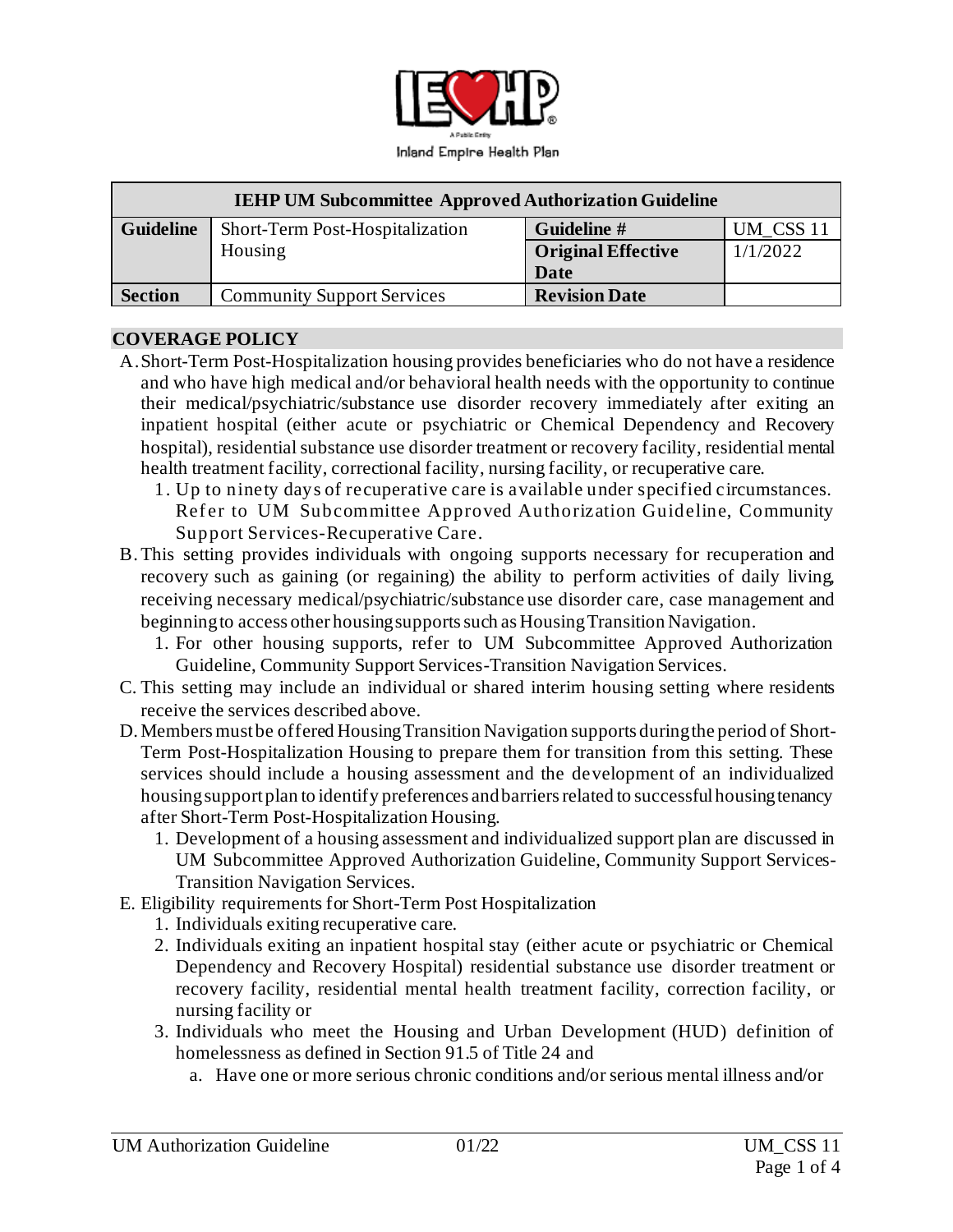- b. Are at risk of institutionalization or requiring residential services as a result of a substance use disorder
- F. In addition to meeting the criteria in E. 1, 2 or 3, individuals must have a medical/behavior health need such that experiencing homelessness upon discharge would likely result in hospitalization, re-hospitalization or institutional readmission.

# **COVERAGE LIMITATIONS AND EXCLUSIONS**

- A. Services are not covered for the following Members:
	- 1. Members with an active California Children's Services (CCS) case
	- 2. Members assigned to Kaiser. This service will be provided by Kaiser for Kaiser Members.
- B. Short-Term Post-Hospitalization services are available once in a Member's lifetime, are limited, and are not to exceed a duration of six (6) months per episode (but may be authorized for a shorter period based on individual needs).
- C. Members must not be receiving duplicative support from other State, local or federally funded programs which should always be considered first before using Medi-Cal funding.

## **ADDITIONAL INFORMATION**

 $N/A$ 

## **CLINICAL/REGULATORY RESOURCE**

CalAIM is an initiative by the Department of Health Care Services (DHCS) to improve the quality of life and health outcomes of Medi-Cal beneficiaries. A key feature of CalAIM is the introduction of a menu of Community Support Services In Lieu of Services (ILOS), medically appropriate and cost-effective alternatives to services covered under the State Plan. Federal regulation allows states to permit Medicaid managed care organizations to offer ILS as an option to Members (Code of Federal Regulations).

#### **DEFINITION OF TERMS**

Homelessness (Code of Federal Regulations):

- 1. An individual or family who:
	- a. Has an annual income below 30 percent of median family income for the area, as determined by HUD
	- b. Does not have sufficient resources or support networks, e.g., family, friends, faithbased or other social networks, immediately available to prevent them from moving to an emergency shelter or a supervised publicly or privately operated shelter designed to provide temporary living accommodations and meets one of the following conditions:
		- i. Has moved because of economic reasons two or more times during the sixty days immediately preceding the application for homelessness prevention assistance
		- ii. Is living in the home of another because of economic hardship
		- iii. Has been notified in writing that their right to occupy their current housing or living situation will be terminated within twenty-one days after the date of application for assistance
	- c. Lives in a hotel or motel and the cost of the hotel or motel is not paid by charitable organizations or by federal, State or local government programs for low-income individuals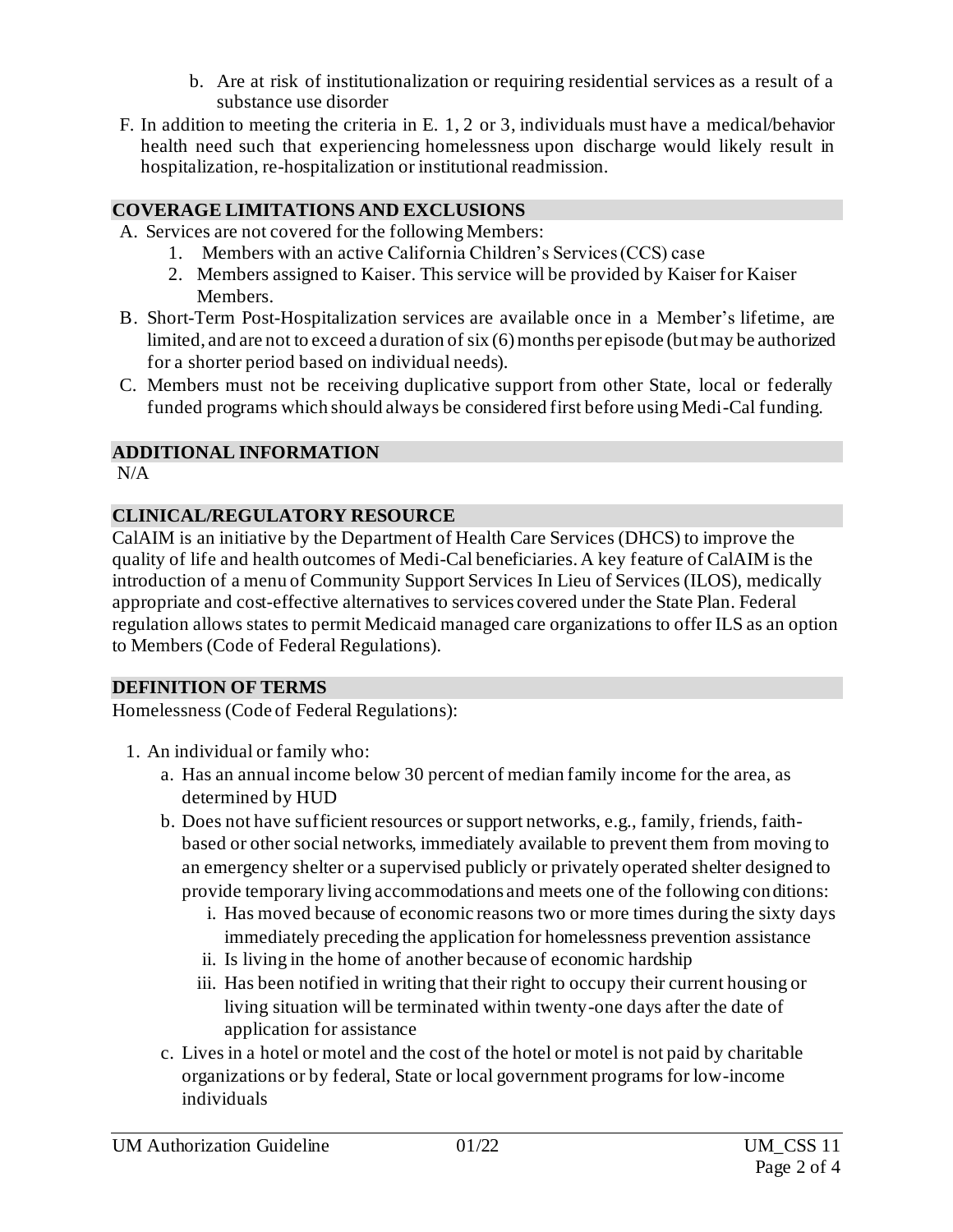- d. Lives in a single-room occupancy or efficiency apartment unit in which there reside more than two persons or lives in a larger housing unit in which there reside more than 1.5 people per room, as defined by the US Census Bureau
- e. Is exiting a publicly-funded institution or system of care such as a health care facility, mental health facility, foster care or other youth facility or correction program or institution
- f. Otherwise lives in housing that has characteristics associated with instability and an increased risk of homelessness as identified in the recipient's approved consolidated plan.
- 2. A child or youth who does not qualify as homeless under this section but qualifies as homeless under section 387(3) of the Runaway and Homeless Youth Act (42 United State Code 5732a (3)), section 637(11) of the Head Start Act (42 U.S. Code 9832(11)), section 41403(6) of the Violence Against Women Act of 1994 (42 U.S. Code 14043e-2(6)), section 330 (h)(5)(A) of the Public Health Service Act (42 U.S. Code 254b(h)(5)(A)), section 3(m) of the Food and Nutrition Act of 2008 (7 U.S. Code 2012 (m)), or section 17(b)(15) of the Child Nutrition Act of 1966 (42 U.S. Code 1786(b)(15)) or
- 3. A child or youth who does not qualify as homeless under this section but qualifies as homeless under section 725(2) of the McKinney-Vento Homeless Assistance Act (42 U.S. Code 11434a(2)) and the parent(s) or guardian(s) of that child or youth is living with her or him.
- 4. Individuals who are determined to be at risk of experiencing homelessness are eligible to receive Housing Transition Navigation services if they have significant barriers to housing stability and meet at least one of the following:
	- a. Have one or more serious chronic conditions
	- b. Have a serious mental illness
	- c. Are at risk of institutionalization or overdose or are requiring residential services because of a substance use disorder or have a serious emotional disturbance (children and adolescents)
	- d. Are receiving Enhanced Care Management
	- e. Are Transition-Age Youth with significant barriers to housing stability such as one or more convictions, a history of foster care, involvement with the juvenile justice or criminal justice system and/or have serious mental illness and/or are children or adolescents with serious emotional disturbance and/or who have been victims of trafficking or domestic violence.

# **REFERENCES**

Code of Federal Regulations, Title 24, Housing and Urban Development, Part 91-Consolidated Submissions for Community Planning and Development Programs, Subpart A-General, Section 91.5-Definitions[. https://www.govinfo.gov/content/pkg/CFR-2005-title24-vol1/pdf/CFR-2005](https://www.govinfo.gov/content/pkg/CFR-2005-title24-vol1/pdf/CFR-2005-title24-vol1-sec91-5.pdf%20Accessed%20November%2018) [title24-vol1-sec91-5.pdf Accessed November 18](https://www.govinfo.gov/content/pkg/CFR-2005-title24-vol1/pdf/CFR-2005-title24-vol1-sec91-5.pdf%20Accessed%20November%2018), 2021.

Code of Federal Regulations, Title 42, Part 438-Managed Care, Subpart A-General Provisions, Section 438.3(3)(2)[. https://www.ecfr.gov/current/title-42/chapter-IV/subchapter-C/part-438](https://www.ecfr.gov/current/title-42/chapter-IV/subchapter-C/part-438). Accessed November 19, 2021.

State of California-Health and Human Services Agency, Department of Health Care Services, 2021. Medi-Cal In Lieu of Services (ILOS) Policy Guide, III. In Lieu of Services-Service